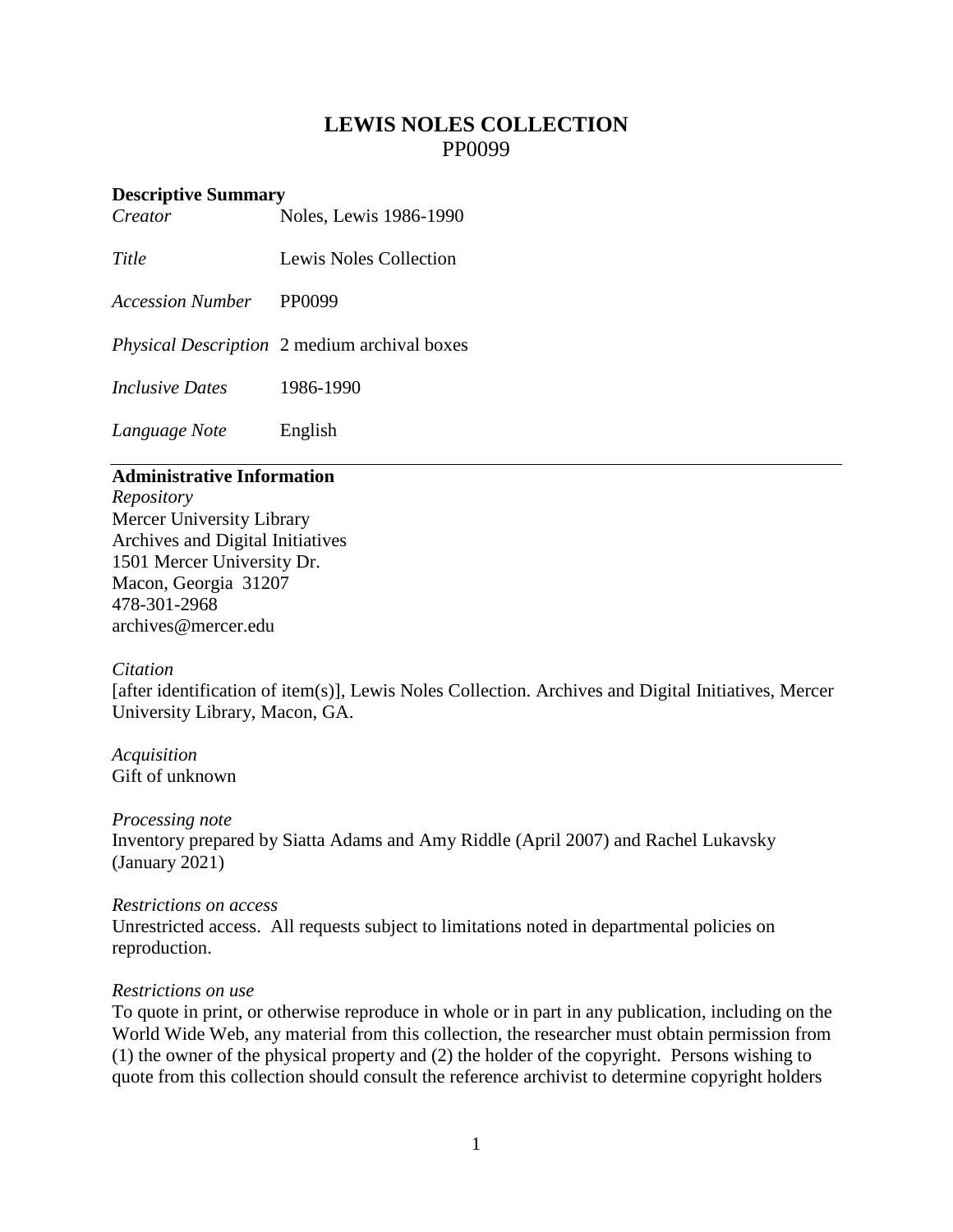for information in this collection. Reproduction of any item must contain the complete citation to the original.

### **Collection Description**

*Biographical Note* Lewis Noles graduated from Mercer University in 1990.

#### *Scope and Content Note*

These papers offer information on the general life at Mercer from 1986-1990, which includes the Godsey-GBC Conflict of 1987-1988 sparked by Mercer being named one of the "Top Ten Party Schools" by *Playboy* magazine. Clippings from various local and state newspapers outline the attacks on and defense of Mercer during those years. The collections also include some artifacts, such as shirts, buttons, and bumper stickers from the time.

*Subjects* Georgia Baptist Convention Mercer University

#### *Related Material*

Academic Course Schedule and Calendar (1987-1990) moved to Mercer publications. Book of Reports moved to GBC shelf in Reading Room.

Bulletins for Palmetto Baptist Church (1988) and Mabel White Memorial Baptist Church (1988) moved to church vertical files.

Honors Convocation program (1988) moved to Mercer publications.

Issues of *The Cluster* (1986-1990) moved to bound publications in Reading Room.

Issues of the *Dulcimer* (1988,1990) available in Mercer publications.

Issues of *Mercer Spirit* (1989,1990) available in Mercer publications.

Issuers of *The Palladium* (1987) available in Mercer publications.

*The Lair* (1989-1990) available in Mercer publications.

Mercer brochures (1985, 1987, 1989-1990) moved to Mercer publications.

Mercer Bulletin (1987-1988) moved to Mercer publications.

Mercer map (1987-1988) moved to map case.

See archivist for assistance.

## **Series Description**

Series 1: Papers

Series 2: Artifacts

# **Container List**

## SERIES 1: PAPERS

Folder 1/1: Clippings, 1987-1989